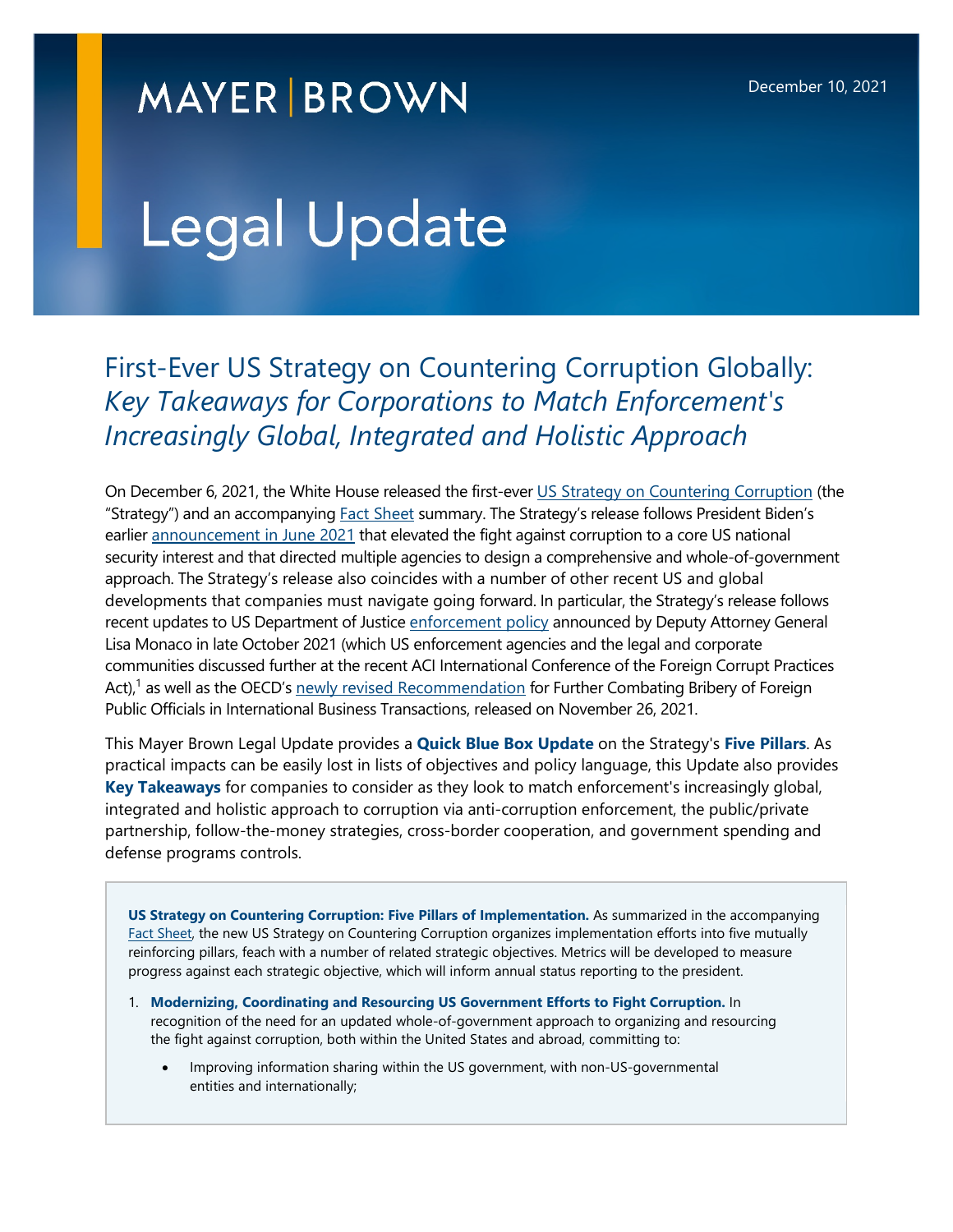- Increasing focus on the transnational dimensions of corruption, including by prioritizing intelligence and analysis on corrupt actors and their networks;
- Enhancing corruption-related research, data collection and analysis; and
- Integrating an anti-corruption focus into regional, thematic and sectoral priorities.
- 2. **Curbing Illicit Finance.** Working with partners and allies to address deficiencies that may allow corrupt actors and their facilitators to rely on vulnerabilities in the US and international financial systems, including via:
	- Issuing beneficial ownership transparency regulations to counteract opaque corporate structures;
	- Targeting gatekeepers to the financial system—including lawyers, accountants, and trust and company service providers; and
	- Working with partner countries to strengthen their anti-money laundering regimes to bring greater transparency to the international financial system.
- 3. **Holding Corrupt Actors Accountable.** Enhancing and updating enforcement efforts and available tools, including by:
	- Working with the private sector to encourage the adoption and enforcement of anti-corruption compliance programs by US and international companies;
	- Elevating diplomatic and development efforts to support, defend and protect civil society and media actors who expose corruption; and
	- Establishing a kleptocracy asset recovery rewards program targeting stolen assets linked to foreign government corruption that are held at US financial institutions.
- 4. **Preserving and Strengthening the Multilateral Anti-Corruption Architecture.** Prioritizing ongoing US support for multilateral initiatives, commitments and standards that move countries to make real improvements in countering corruption, including via:
	- Strengthening support for organizations such as the OECD, OAS and UN;
	- Reinvigorating US participation in the G7 and G20 and across a broader range of related international transparency and anti-corruption initiatives; and
	- Building and expanding accountable, effective and resilient security institutions.
- 5. **Improving Diplomatic Engagement and Leveraging Foreign Assistance Resources to Achieve Anti-Corruption Policy Goals.** Elevating anti-corruption work as a priority within US diplomatic engagement and foreign assistance efforts, including by:
	- Expanding anti-corruption-focused US foreign assistance and monitoring its efficacy;
	- Improving security assistance and integrating corruption considerations into military planning, analysis and operations; and
	- Bolstering public sector anti-corruption capacity and support via protection of anti-corruption actors such as independent audit and oversight institutions.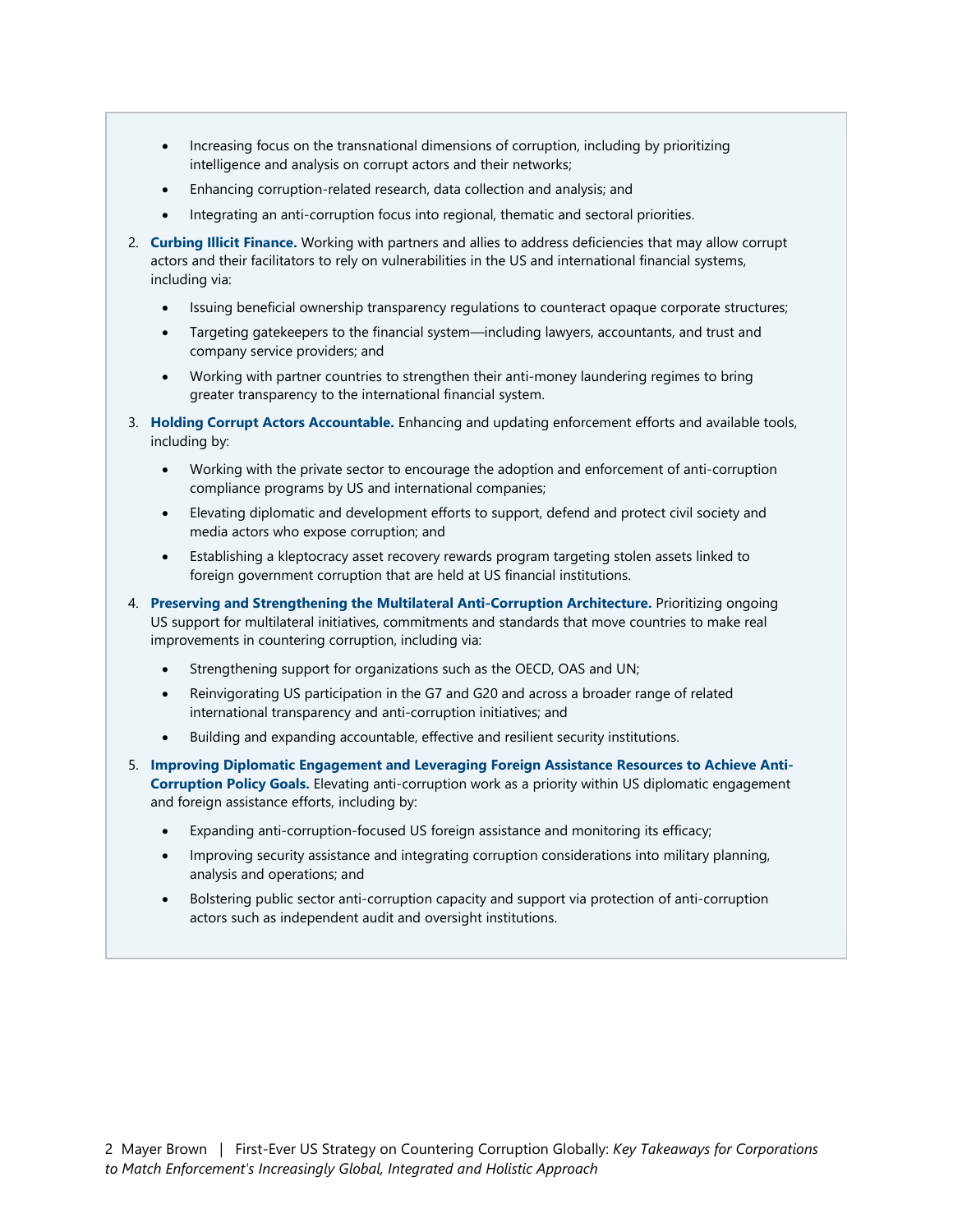With the White House and DOJ announcing concrete moves towards holistic enforcement, companies will need to prioritize and expedite their own evolution to holistic risk compliance in order to keep pace. The release of the new Strategy, particularly when viewed alongside other recent US enforcement policy and global guidance, provides an opportunity to consider the bigger picture and what actionable messages companies can draw from these developments. Based on these recent updates, below we consider five **Key Takeaway and Impact** areas for companies:

- *Anti-Corruption Enforcement:* Increased Resourcing, Tools and Demand-side Accountability.
- *The Public/Private Partnership:* The Role of Corporations and Civil Society as the Government Embraces Compliance Program Terminology and Techniques.
- *A Follow-the-Money Strategy:* Focusing on Anti-Money Laundering, Transparency, Gatekeepers and International Coordination.
- *Tailored Diplomatic Approaches for Friends and Foes:* Increased Diplomacy With the Like-Minded, or Sanctions and Protection of the Whistleblowers for the Recalcitrant.
- *Integration Across Biden Administration Programs:* Strategic Government Program Spending Increasing Corruption Touchpoints.

#### Anti-Corruption Enforcement: *Increased Resourcing, Tools and Demand-Side Accountability*

The Strategy recognizes the United States' historical leadership position in foreign corruption enforcement, and the success of increasing transnational cooperation. If not already evident, the Biden administration (the "Administration") goes on record to state "we will continue to vigorously enforce the Foreign Corrupt Practices Act (FCPA) and other statutory and regulatory regimes via criminal and civil enforcement actions." The Strategy clearly prioritizes building on FCPA enforcement success with:

- *Resourcing: People, Process and Systems* **–** The Strategy's very first pillar is "modernizing, coordinating and resourcing U.S. Government efforts to fight corruption" and it commits to "[e]ngaging with Congress to encourage resourcing of the anti-corruption agenda through assistance and operational budgets."
	- We can expect increased funding of the dedicated FCPA DOJ, SEC, and FBI units, which was also confirmed by Kenneth Polite, assistant attorney general for DOJ's Criminal Division, at the December 2021 annual ACI International Conference of the Foreign Corrupt Practices Act ("ACI's 2021 FCPA Conference") when he noted that the department will "surge resources" for corporate enforcement activities—including via a new squad of FBI agents and additional headcount to the DOJ's Fraud Section's recently re-named "Corporate Enforcement, Compliance and Policy Unit," which is responsible for evaluating compliance programs.
	- Along with that increased resourcing in other agencies, a Commerce Department "Task Force" will dedicate intelligence resources to mine data and identify corruption trends. The terms "metrics," "tools," "intelligence" and "data" are repeated throughout the Strategy's text, forecasting the increasing role these tools will continue to play in FCPA detection and investigation and also in compliance program evaluation.
	- Focusing outside the United States, references to "framework" and "architecture" for transnational cooperation indicate that the Administration is looking to expand upon the existing formal (through the OECD's Convention on Combating Bribery and otherwise) and informal relationships that DOJ and the SEC have fostered that have assisted foreign counterparts in creating "complementary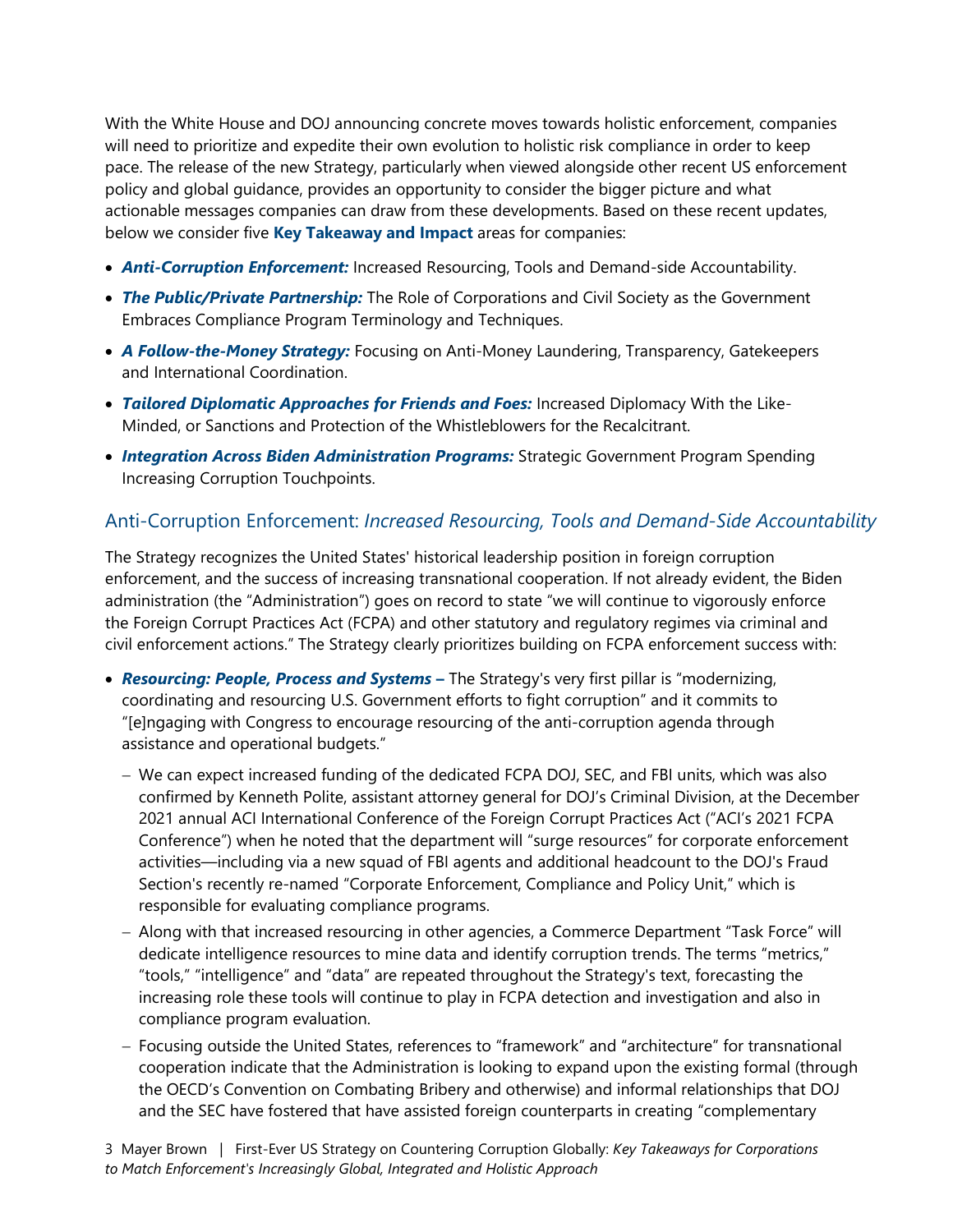regimes and amplify[ing] [US] efforts." The recent success of FCPA cross-agency and transnational cooperation is building and moving to a vision of shared resources, tools and technology.

 *Demand-Side Accountability –* Much as with Deputy Attorney General Monaco's announcement, the word "accountability" is present throughout the Strategy, implying continued FCPA focus on individual enforcement but also relaying a commitment to "working with Congress to criminalize the demand side of bribery by foreign public officials." Targeting demand-side bribery also aligns with a key priority from OECD's recently updated *Recommendation for Further Combating Bribery of Foreign Public Officials in International Business Transactions.* While all global companies will be watching this promise of proposed legislation, State Owned or Controlled Entities (SOEs) and foreign government instrumentalities will be particularly focused on how these may impact their enforcement risks and compliance program controls.

The Strategy also covers domestic corruption, again focusing on increased resourcing and emphasizing the cross-agency cooperation strategies that have been so effective in FCPA enforcement. Companies should anticipate additional resourcing in the form of dedicated roles and increased leveraging of information sharing and capabilities across agencies domestically under a whole-of-government approach. In a similar vein, DOJ's newly minted Corporate Crime Advisory Group will also look to consult very broadly as it addresses multiple relevant subject matters coming out of the updates to Corporate Criminal Enforcement Policies Deputy Attorney General Monaco announced. In addition, to fight domestic corruption, the Strategy also highlights the need for "independence" to "investigate and prosecute." The call for domestic corruption legislation includes advocacy "for greater transparency in the U.S. campaign finance system, and to strengthen prohibition on foreign national attempting to influence federal, state or local elections."

### The Public/Private Partnership: *The Role of Corporations and Civil Society as the Government Embraces Compliance Program Terminology and Techniques*

The Strategy calls out civil society and the private sector as 1) sources of information, 2) potential initiative partners and 3) carriers of impactful compliance programs.

- *Civil Society as a Source* **–** The Strategy cites civil society research several times in support of its policies, and then calls on "[d]epartments and agencies [to] work to support and better make use of analysis, conducted by external partners, including the private sector, civil society and media." As discussed below, the Strategy calls out the important partnership role of the private sector in "countries where governmental cooperation is impractical."
- *Potential Partners in Advocacy and Initiatives* **–** The Strategy calls the private sector "full-fledged partners" and looks to "unleash private sector advocacy for anti-corruption reform." Also, perhaps reflecting the importance of a risk-based approach to anti-corruption, the Strategy calls out two initiatives for increased partnership. Focusing on government procurement and extractives industries, the Strategy commits to "[r]einvigorating U.S. participation in the Open Government Partnership and Extractive Industries Transparency Initiative."
- *Incentivizing Corporate Compliance Programs –* The Strategy continues to emphasize the importance of corporate compliance programs and commits to "working with the private sector to improve the international business climate by encouraging the adoptions and enforcement of anticorruption compliance programs by U.S. and international companies."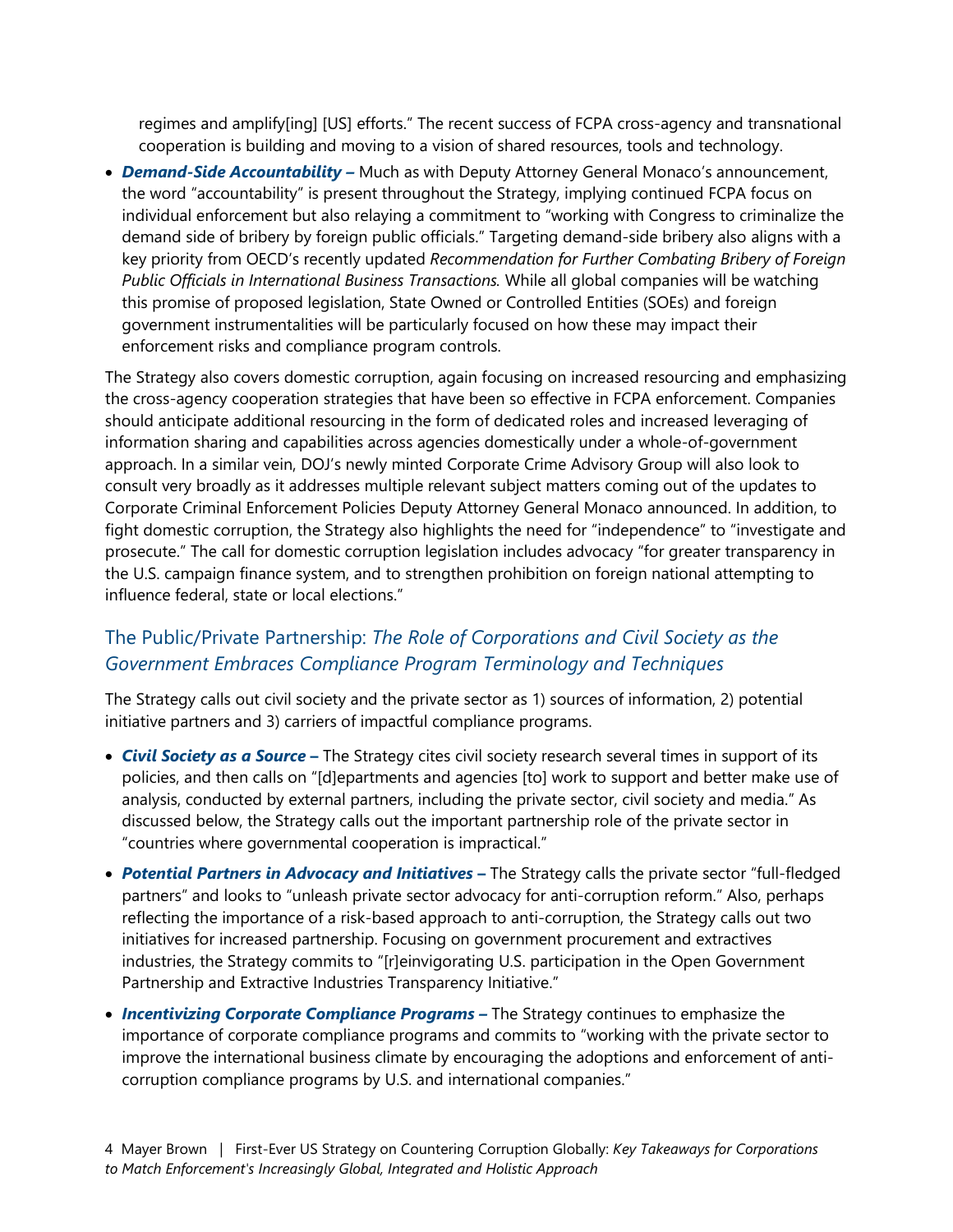Some sections of the Strategy read as the US government's own compliance program statement, with terminology and techniques reflective of *[DOJ's 2020 Effective Compliance Program Guidance Update](https://www.justice.gov/criminal-fraud/page/file/937501/download)* (the"Guidance"), $<sup>2</sup>$  including focus on:</sup>

- *Risk Analysis* **–** The Strategy repeatedly focuses on identifying areas of corruption risk, reflecting a prominence similar to the role of "risk assessment" in the Guidance.
- *Tone-at-the-Top and Communication –* The Strategy itself could be interpreted as a "tone-at-thetop" message, but it also recognizes the role of continued communication in setting a culture of compliance and states that "[m]essaging around anti-corruption will be incorporated into public engagements both in the United States and abroad."
- **Risk Mitigation Measures (i.e., Compliance Controls) and Pilot Programs The Strategy** references risk mitigation measures in existing and new government spending programs (see below), aligning to compliance controls and procedures of the Guidance. The Strategy also embraces a staple of Chief Compliance Officers around the globe: the Pilot Program (i.e., applying new controls and frameworks to a specific scenario with a rapid feedback loop), referring to ongoing pilots in Dominican Republic and the DRC.
- *Data, Metrics and Technology –* While repeatedly emphasizing the calls to data and metrics prominent in the Guidance, the Strategy also looks to use a key focus of Corporate Chief Compliance Officers: technology. Via an emerging technology program, the United States will look "to collaborate on tracking, developing, improving, and applying new and existing technological solutions to systematic challenges in preventing and detecting corruption."
- **Continuous Improvement Feedback Loop** Just as any good corporate compliance program is always improving and evolving, the Strategy builds "additional flexibility into anti-corruption initiatives and assistance efforts to respond to unexpected openings or backsliding."
- **Governance/Reporting to the Board and KPIs -** Where the Guidance emphasizes compliance reporting, board involvement and ethics embedded into business objectives, the Administration appears to heed its own recommendations and notes, "To hold ourselves accountable, Federal Departments and agencies, coordinated by the National Security Council, . . . will report annually to the President on progress made against the Strategy's goals."
- **Alignment of Corruption and Other Emerging ESG Risks The Administration also calls out what** compliance officers know well: "Countries with high levels of corruption are more likely to have populations that suffer from human rights abuses, and are less likely to address those abuses." This is where a holistic and integrated approach to enforcement and compliance both align, in leveraging tools and learnings from anti-corruption for application to a broader range of emerging risks. The Administration also intends to work with "stakeholders to leverage increased global interest in environmental, social and governance investing as part of broader discussions on gatekeeping and encouraging clean corporate governance . . . [including] transparency in corporate decision making, board makeup, and executive compensation."

#### A Follow-the-Money Strategy: *Focusing on Anti-Money Laundering, Transparency and Gatekeepers*

A critical feature of the Strategy is its "follow-the-money" pillar focused on curbing illicit finance and money laundering by creating greater transparency, targeting gatekeepers and encouraging greater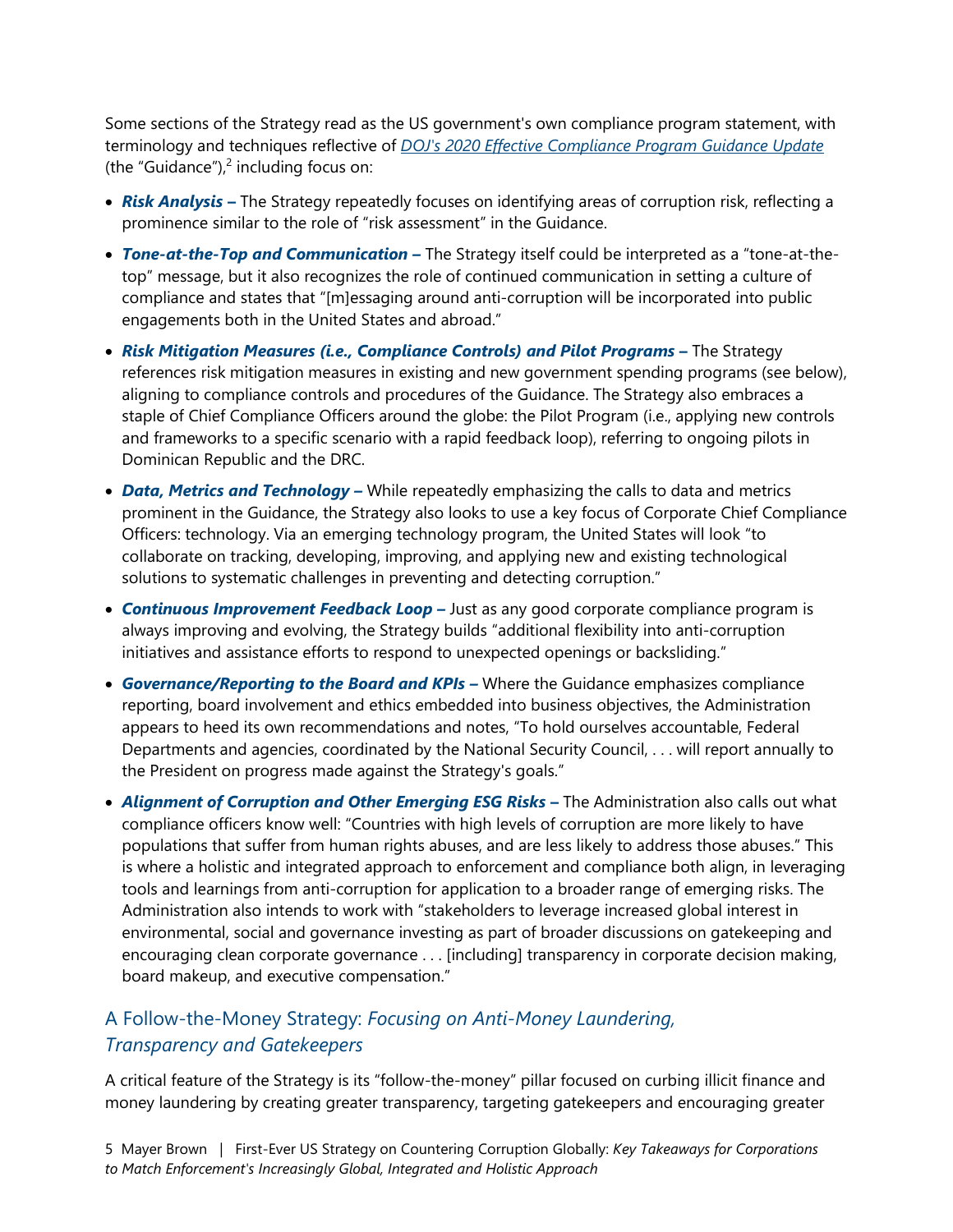coordination between the United States and foreign jurisdictions on anti-money laundering issues. The Strategy acknowledges that corrupt actors and their facilitators use the US and international financial systems to obscure their ill-gotten gains. To combat that problem, the Strategy lays out several steps, many of which already have been underway but will now be harnessed to combat corruption—namely, issuing beneficial ownership regulations to create greater transparency, developing regulations targeting reporting of real estate transactions and partnering with other countries to bring greater transparency to the international financial system.

- *Beneficial Ownership Registry and Disclosure Obligations –* The Strategy focuses on the issuance of regulations to encourage beneficial ownership transparency to prevent bad actors from using shell companies to hide their ill-gotten gains. These efforts have been underway since January 2021 with the passage of the Corporate Transparency Act (CTA), enacted as part of the National Defense Authorization Act<sup>[3](#page-9-2)</sup> (NDAA). Under the CTA, certain legal entities, including limited liability companies, will be required to register with FinCEN and disclose their ultimate, natural person beneficial owners. The day after the White House announced the Strategy, FinCEN issued a Notice of Proposed Rulemaking<sup>[4](#page-9-3)</sup> to implement the beneficial ownership information reporting of the CTA, which indicates that FinCEN is forging ahead in implementing the registry.
- **Real Estate Transparency** The "follow-the-money" pillar of the Strategy also encompasses increased regulations to ensure greater transparency in real estate transactions nationwide. As far back as 2016, FinCEN issued a Geographical Targeting Order in several major metropolitan areas with lucrative real estate markets requiring US title insurance companies to identify the natural persons behind legal entities (US and non-US) used in certain "all-cash" purchases of residential real estate and to report these persons and purchases to FinCEN. The same day that the Strategy was announced, FinCEN solicited public comment<sup>[5](#page-9-4)</sup> on how it should impose recordkeeping and reporting requirements on certain persons involved in all-cash real estate transactions. Under this proposed rubric, all-cash real estate transactions nationwide would be subject to these disclosure obligations.
- **Art and Antiquities Reporting –** Recent corruption cases have shown that the US art market is easily exploited by money launderers because of its lack of reporting requirements, the anonymity of art buyers and the ability to use shell companies and intermediaries to channel funds for purchases, all of which shroud the industry in secrecy. As a result, the Anti-Money Laundering Act of 2020 (AMLA), also enacted as part of the NDAA, which introduced several key changes affecting anti-money laundering policies, made antiquities dealers' sales of antiquities subject to reporting requirements under the Bank Secrecy Act. The AMLA also indicated that regulation of the broader art market may be forthcoming in the near future, ensuring greater transparency in the high-value art market.
- *Targeting Gatekeepers –* With expanded reporting requirements comes greater accountability. Recognizing this, the "follow-the-money" pillar of the Strategy commits to increased accountability for gatekeepers such as lawyers, accountants, and trust and company service providers. Gatekeepers who do not comply with their reporting requirements will be subject to liability. This enforcement prioritywas reflected in the SEC's the Division of Examinations risk alert<sup>6</sup> published in March 2021 detailing the AML obligations of broker-dealers. And it was further reiterated recently by Gurbir Grewal, director of the SEC's Division of Enforcement, who highlighted the role of gatekeepers in rooting out corruption by noting the SEC will address the need to protect investors from fraudsters and kleptocrats globally by increasing gatekeeper accountability for auditors and lawyers as an enforcement priority. This trend of encouraging gatekeepers to root out foreign government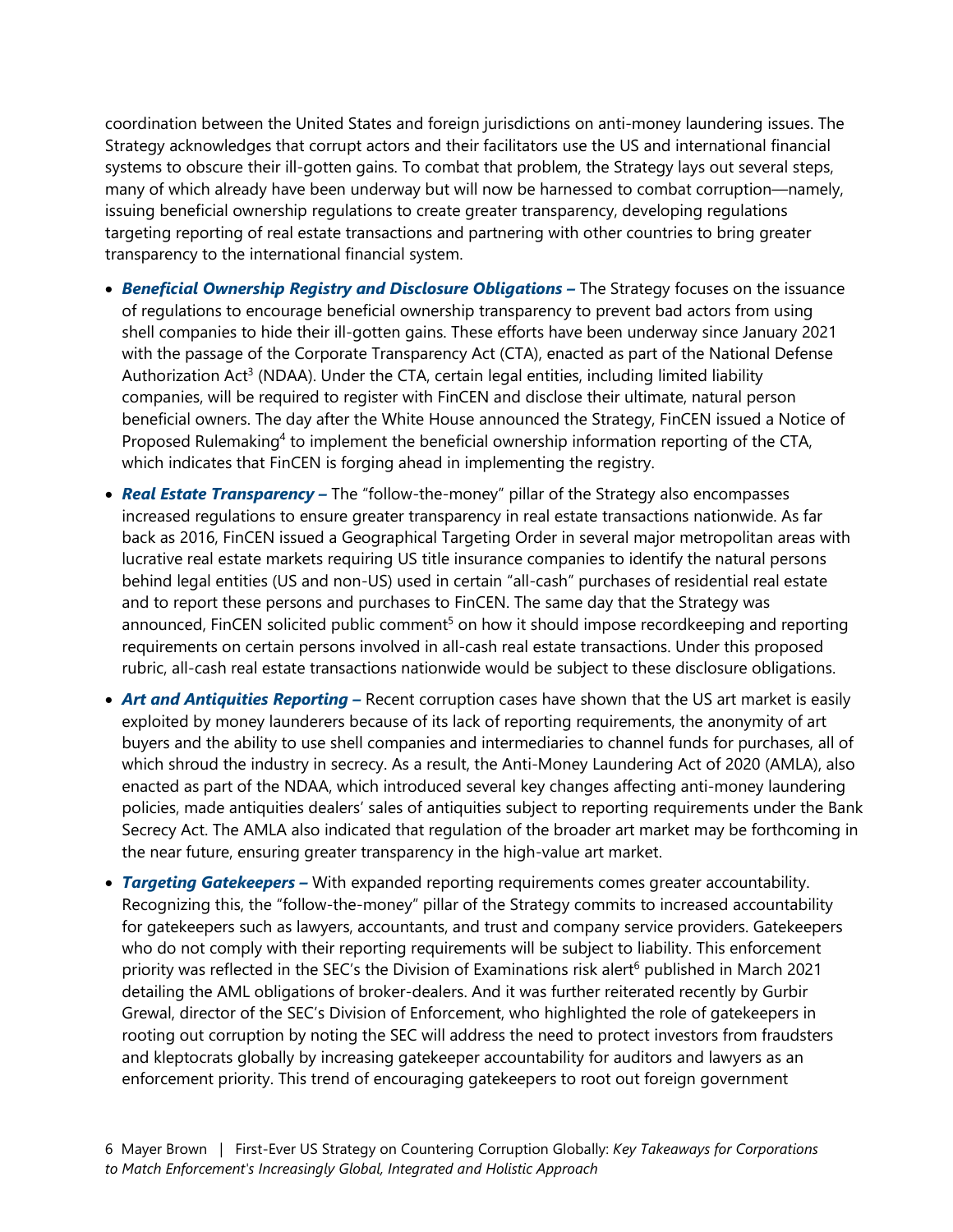corruption is also reflected by the Kleptocracy Asset Recovery Rewards Act<sup>[7](#page-9-6)</sup> under the AMLA, which is a pilot program aimed at detaining "stolen assets"—that is, funds traceable to foreign government corruption—that are held at US financial institutions and found in the United States or in the possession of US persons.

- **International Coordination** A prominent feature of the Strategy, which is also addressed by the AMLA, is the coordination of the United States with its partner countries to strengthen anti-money laundering regimes and accountability through greater enforcement. The AMLA facilitates this objective in several key ways: sharing suspicious activity reports with foreign partners; deploying Treasury Department attachés and FinCEN foreign intelligence unit liaisons to be stationed at US embassies or foreign government facilities throughout the world for the purpose of working together to strengthen anti-money laundering legal frameworks; and granting federal prosecutors the power to subpoena foreign banks that maintain correspondent accounts in the United States, giving DOJ a powerful tool to root out money laundering in the international financial system.
- *Aggressive Enforcement –* At the heart of this pillar is the specter of increased enforcement. FinCEN, an important partner to law enforcement, in addition to receiving expanded regulatory responsibilities under the AMLA received additional resources. In June 2021, FinCEN issued its first government-wide priorities for anti-money laundering. Notably, corruption<sup>[8](#page-9-7)</sup> was at the top of the list. In addition to the investigative tools provided by the AMLA such as expanded subpoena power to foreign banks, increased transparency in financial transactions will translate to greater information to law enforcement that can be harnessed to investigate and root out bad actors' and kleptocrats' efforts to hide their illicit gains.

The Strategy is not the first time this Administration has publicly highlighted anti-money laundering as an important tool for fighting corruption. Recently, at ACI's 2021 FCPA Conference, David Last, the chief of the Fraud Section's FCPA unit, said that DOJ will "follow the money" to root out misconduct, confirming that money laundering and related charges are top of mind for the FCPA Unit. The FCPA Unit's enforcement efforts, combined with the SEC and DOJ's Money Laundering and Asset Forfeiture's focus on these issues portends increased enforcement activity in the area of corruption-related money laundering.

#### Tailored Diplomatic Approaches for Friends and Foes: *Increased Diplomacy With the Like-Minded or Sanctions and Protection of Whistleblowers for the Recalcitrant*

Transnational coordination and cooperation is a recurring theme in the Strategy, as is "preserving and strengthening the multilateral anti-corruption architecture." However, just as compliance programs must be tailored to local risk, the Strategy notes "elevating corruption as a diplomatic priority in a manner tailored to local conditions." The Strategy describes two clear categories of country counterparties: partners in the fight against corruption and those that present a challenge to it. There is also a coordinating carrot and stick approach. Where partners can expect resources, sharing and support, corruption enablers can expect sanctions. The Administration is "launching an interagency Democracies against Safe Havens Initiative, led by State, that will engage partner countries to coordinate action on law enforcement, sanctions, and visa restrictions implementation and on detecting and disrupting kleptocracy and foreign bribery."

In addition, where government-to-government cooperation is a challenge, the Strategy looks to support and protect civil society actors within these enabling jurisdictions. "[T]he United States will also continue to expand partnerships and leverage the contributions of non-government actors, such as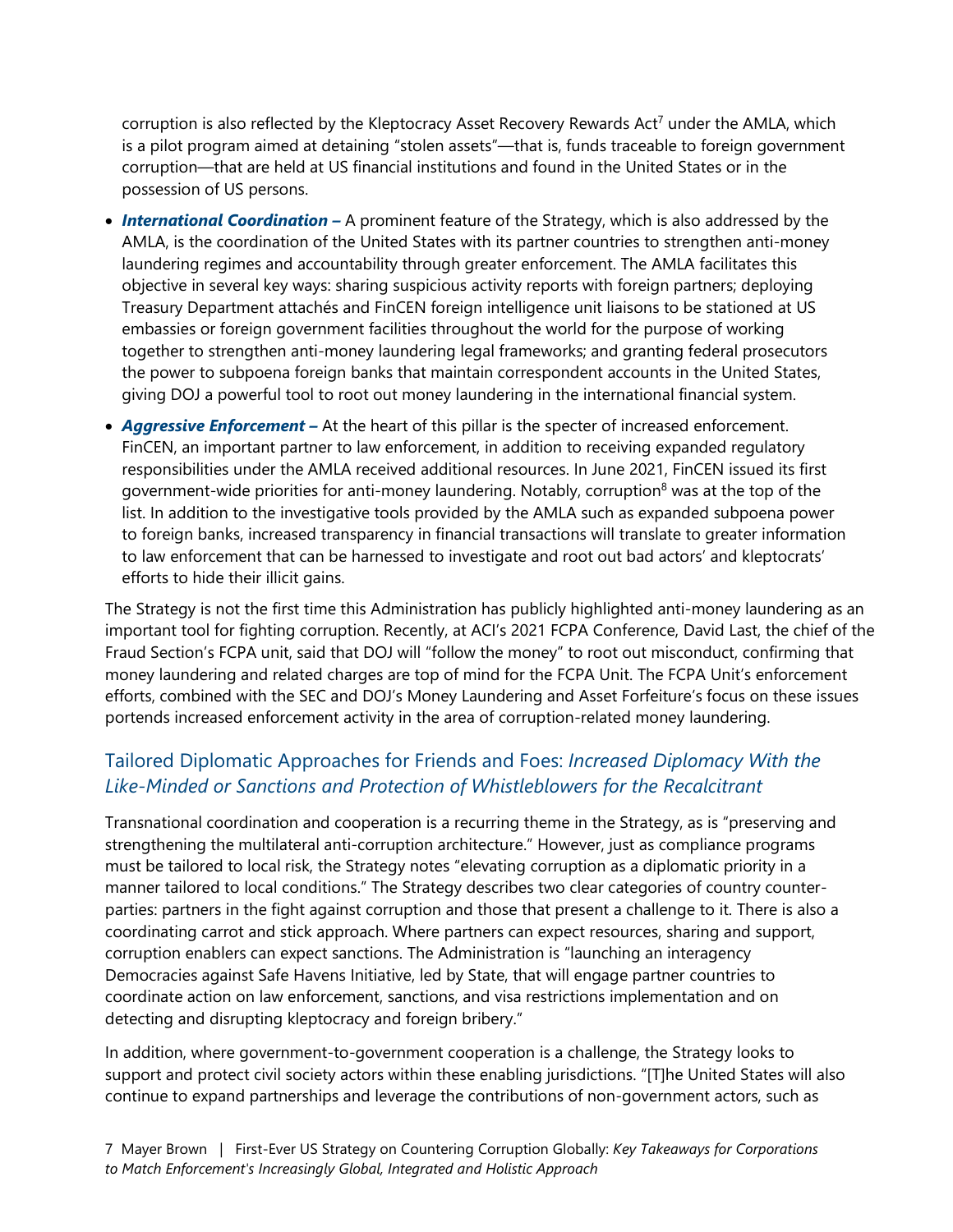civil society, investigative media and the private sector[,] in the fight against corruption impunity, especially in counties where governmental cooperation is impractical."

The Administration, perhaps looking to the success of the recently updated SEC's Whistleblower Program,<sup>[9](#page-9-8)</sup> is also looking to encourage active whistleblowing in challenging jurisdictions. Not only does the Administration commit to "protect anticorruption actors and defend the freedom of expression of anticorruption activists, whistleblowers and investigative journalists," but the Strategy looks to "establish a kleptocracy asset recovery rewards program that will enhance the U.S. Government's ability to identify and recover stolen assets linked to foreign government corruption . . ."

We can expect the State Department and ambassadors to put anti-corruption messaging at the front of their agendas in dealing with foreign governments, as well as encouragement to US companies and chambers of commerce globally to report information about potential corrupt conduct to US embassies as a point of escalation.

#### Integration Across Biden Administration Programs: *Strategic Government Program Spending Increasing Corruption Touchpoints*

In keeping with the Strategy's overarching messaging around a holistic approach, greater integration of corruption-related concerns can be expected as to the current Administration's priorities across the board. The Administration will be using the Strategy to support current and proposed Administration programs and provide an outline for enhanced compliance controls and enforcement, including for:

- *International Assistance and Government-to-Government Support* **–** Benefiting from, for example, USAID's new and expanded programs and funding (including the Combating Transnational Corruption Grand Challenge and Empowering Anti-Corruption Change Agents Program, Global Accountability Program and Anti-Corruption Response Fund).
- *COVID Relief –* Via curbing corruption relating to COVID-19 response efforts, citing an example in Peru, where USAID leveraged citizen engagement to improve public integrity and reduce government corruption in disaster and pandemic response efforts.[10](#page-9-9)
- *Infrastructure and "Build Back Better" –* As part of the Build Back Better World agenda, working with allies and partners to both fund and provide government-to-government technical assistance to ensure partners are able to complete related infrastructure projects efficiently and accountably.
- *Climate Action Funding –* Incorporating anti-corruption considerations into US initiatives providing \$11 billion in climate finance to support climate action in developing nations to ensure that those funds achieve their intended purpose.

Without direct reference to the Afghanistan withdrawal, the Strategy also looks into enhance corruption controls in US defense spending, including in:

- *Direct Defense Spending and Internal Assistance*Via, for example, developing protocols for interagency analysis and assessment of corruption risk before new or large security assistance activities are initiated.
- *Defense Contractor and Supply Chain Requirements* **–** Excluding corrupt companies and actors from US government contracts, subcontracts, grants and related business opportunities, including via, for example, the Interagency Suspension and Debarment Subcommittee led by the Department of the Air Force.

8 Mayer Brown | First-Ever US Strategy on Countering Corruption Globally: *Key Takeaways for Corporations to Match Enforcement's Increasingly Global, Integrated and Holistic Approach*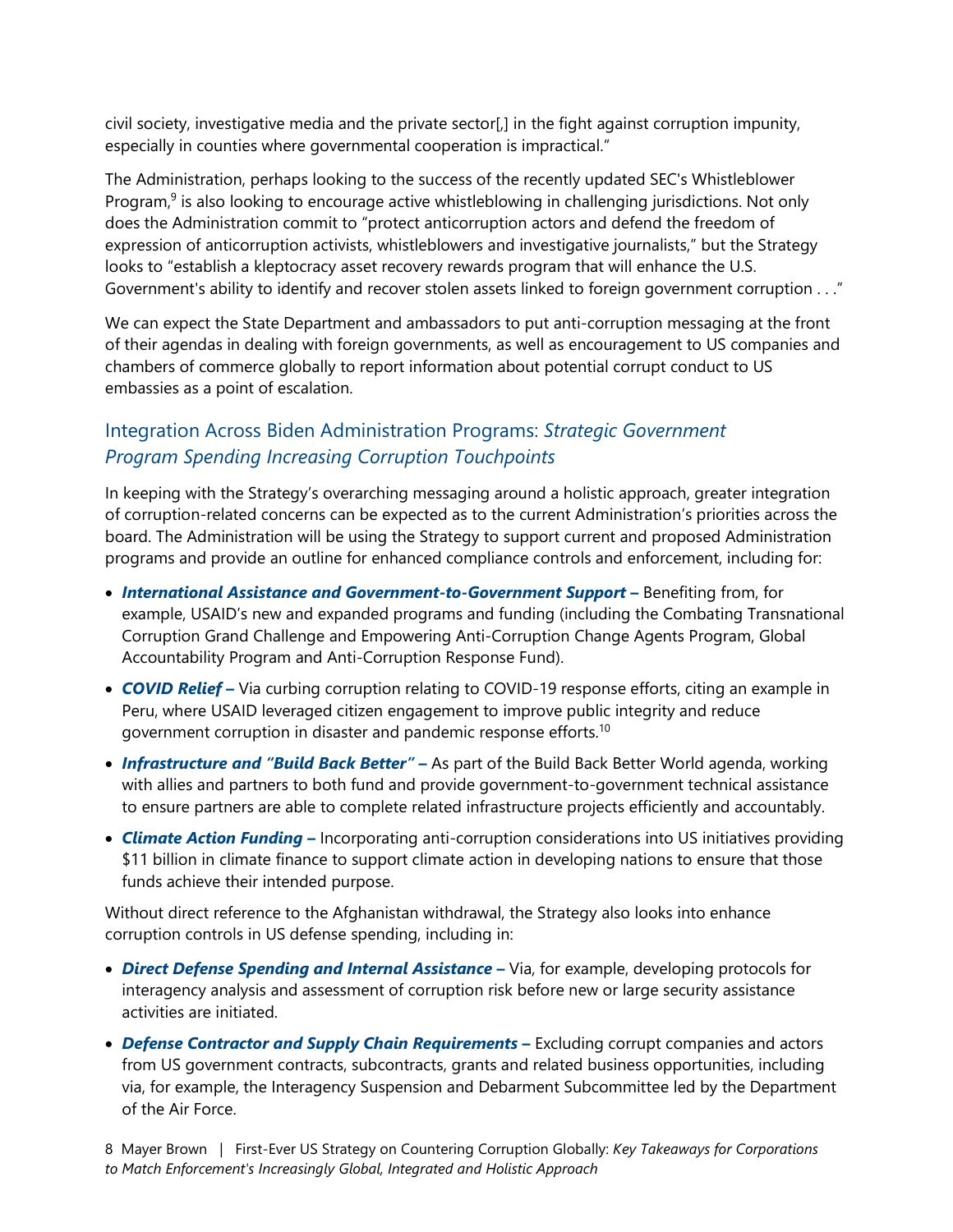With government touchpoints and potential for misappropriation and corruption across a broad range of priorities and programs recognized, companies from all industries involved in US government programs and contracting are well advised to revisit their compliance controls.

Finally, companies can expect that enforcement will also take into account Administration priorities from climate impact to diversity, inclusion and equity. The Strategy foreshadows how these issues could be not only policy drivers but enforcement influencers as it notes that corruption:

- $\bullet$  "impacts vulnerable groups at a disproportionate rate  $\dots$ ";
- "curtails the ability of states to respond effectively to public health crises and to address climate change, migration, and inequities of all forms . . ."; and
- makes states "more vulnerable to terrorist networks, transnational organized and gang related criminal and human traffickers.

*Mayer Brown's global team of lawyers are well positioned to assist our clients navigating this new corruption strategy. To continue the discussion, please contact:* 

- Global Anti-Corruption, FCPA and Corporate Compliance – [Jason Linder,](https://www.mayerbrown.com/en/people/l/jason-linder?tab=overview) [Audrey L. Harris](https://www.mayerbrown.com/en/people/h/harris-audrey-l?tab=overview), [Juliet Gunev](https://www.mayerbrown.com/en/people/g/juliet-gunev?tab=perspectives-events)
	- EU: [Nicolette Kost De Sèvres](https://www.mayerbrown.com/en/people/k/kost-de-sevres-nicolette?tab=overview), [Joydeep Sengupta](https://www.mayerbrown.com/en/people/s/sengupta-joydeep?tab=overview), [Dr. Johannes Weichbrodt](https://www.mayerbrown.com/en/people/w/weichbrodt-johannes?tab=overview)
	- UK: [Sam Eastwood](https://www.mayerbrown.com/en/people/e/eastwood-sam?tab=overview), [James Ford](https://www.mayerbrown.com/en/people/f/ford-james?tab=overview)
	- Asia: [Alan H. Linning,](https://www.mayerbrown.com/en/people/l/linning-alan-h?tab=overview) [Liang Pu](https://www.mayerbrown.com/en/people/p/pu-liang?tab=overview)
	- South America: [Luís Inácio Lucena Adams,](https://www.mayerbrown.com/en/people/a/adams-lus-incio-lucena?tab=overview) [Michel Sancovski](https://www.mayerbrown.com/en/people/s/sancovski-michel?tab=overview)
- US Domestic Corruption and Investigations [Kelly B. Kramer,](https://www.mayerbrown.com/en/people/k/kramer-kelly-b?tab=overview) [J. Gregory Deis](https://www.mayerbrown.com/en/people/d/deis-j-gregory?tab=overview)
- AML [Daniel L. Stein,](https://www.mayerbrown.com/en/people/s/stein-daniel-l?tab=overview) [Gina M. Parlovecchio](https://www.mayerbrown.com/en/people/p/gina-parlovecchio?tab=overview)
- Government Policy, CARES and Infrastructure Programs and Congressional Investigations Andrew [Olmem, Michael N. Levy](https://www.mayerbrown.com/en/people/o/andrew-olmem?tab=overview)
- US Defense Programs [Marcia G. Madsen](https://www.mayerbrown.com/en/people/m/madsen-marcia-g?tab=overview)